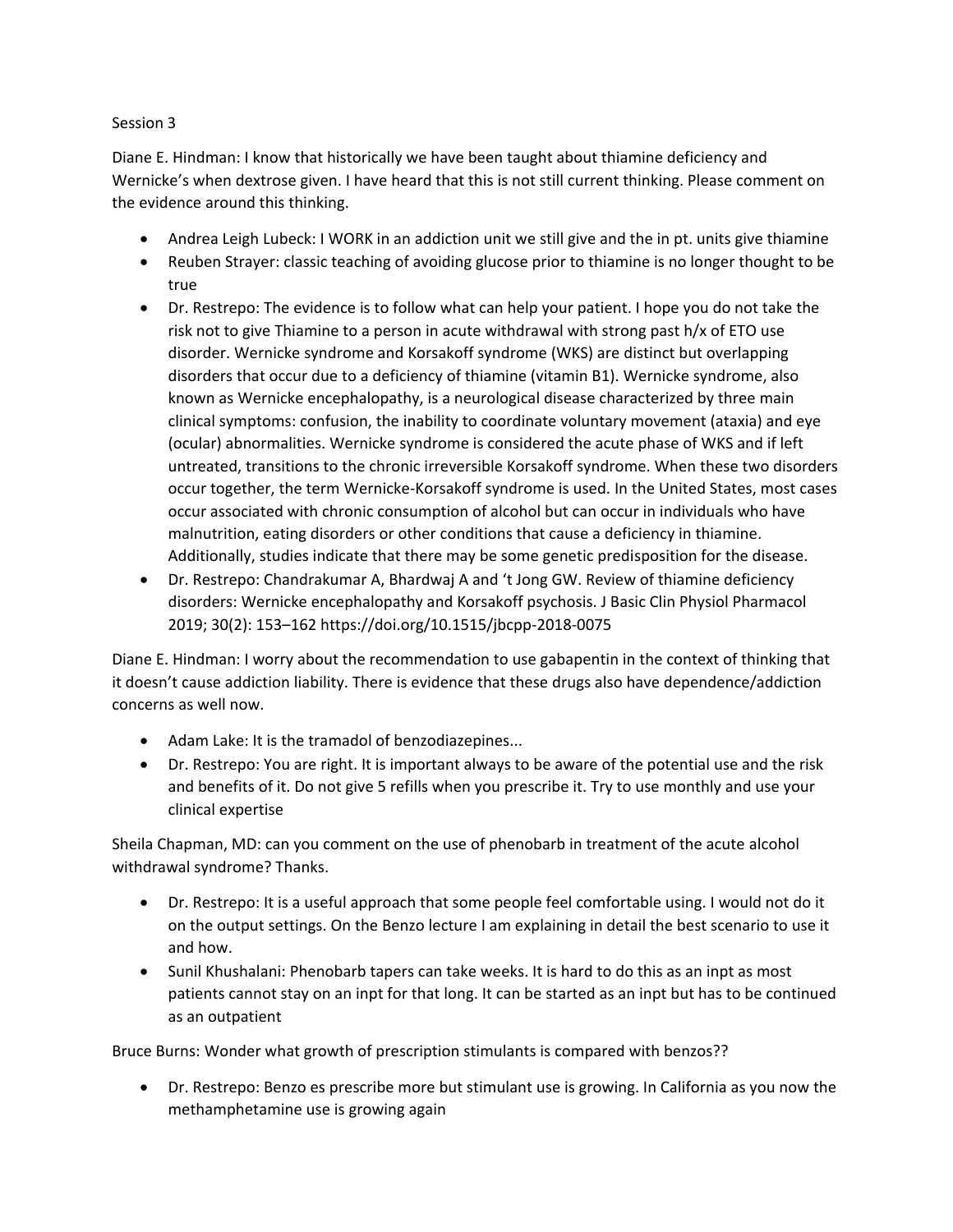Adam Lake: Is this prescribing by specialty the new starts or all prescriptions?

- Adam Lake: In primary care, I find that many of my patients on benzos had them started by other specialties and then they defer to me to continue them...
- Dr. Restrepo: Not really. It is an important topic of dialogue between us. Many people advocate for just psychiatrist prescribing it. I think all of us are capable to prescribe medications in the best way we can with good guidelines and clinical approach which can benefit our patients

Tonya: Does the increase in PCP Rx use by BZD include the zolpidem, etc?

• Dr. Restrepo: I am not sure about it

Helene Alphonso: I noticed the sample test questions stressed that benzo's alone are relatively safe and less likely to be fatal in OD when used alone. Keep that in mind during the test. I missed these questions.

Luther Philaya: I recently treated a patient who was prescribed 35 mg of zolpidem qhs by his psychiatrist. Had been on this dose for 2+years Detox was understandable arduous. Anyone ever seen this high dose

- Leslie Hayes: Wow. Strong work for being able to detox the patient.
- Adam Lake: ever seen more than 12.5mg qHS, that's got to be a rough post-acute withdrawal for this patient
- Luther Philaya: He was miserable. Interestingly he did best with phenobarbital load and SLOW taper. Worked better than diazepam.

Kamakshi Neelkantan: How does one relay to PCPs to look at another medication for Anxiety instead of Benzodiazepine on patients on on treatment for OUD.

• Dr. Restrepo: The most important message is to assess the indication, to see the risks and benefits and make the right decision based on your clinical skills and needs

Mike Weddle: Comments on increased mortalities after starting BNZ and Z drugs, and specifically assoc of malignancies thought ? due to immune dysfunction due to sleep cycle disruption?

Anyse Storey: I have a patient on Tianeptine 1500mcg/day .I am trying to taper and induct with buprenorphine. I can't find a lab to test for tianeptine in Toledo, Ohio.

Helene Alphonso: Because Belsomra is an orexin inhibitor would it still be grouped with the other Z drugs?

- Adam Lake: Looks like the cancer risk might not be as high, but limited data so far: https://www.ncbi.nlm.nih.gov/pmc/articles/PMC4648222/
- Dr. Restrepo: The potential for psychological dependence is similar to that of zolpidem

Denise Szczucki: Can you comment the risk of car accidents related to benzodiazepine use?

Leslie Hayes: What do you feel are appropriate uses for benzos?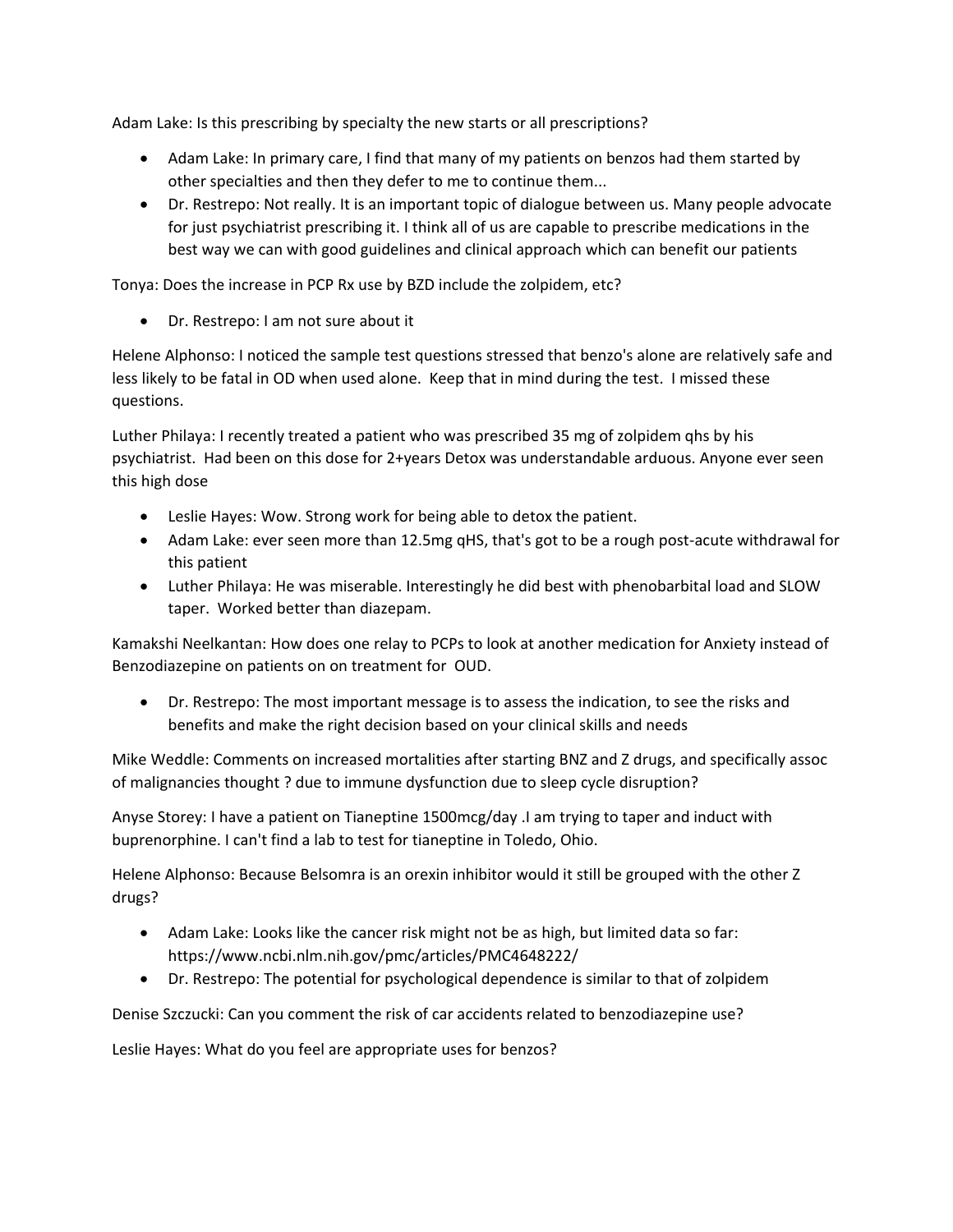Margaret Russell: As a PCP I have never started someone on benzodiazepines but I have many patients who have been on them for years or decades. It's extremely difficult to taper them off. Any recommendations?

- Leslie Hayes: So frustrating. We recently had a clinical prescribing psychologist lose his ability to practice. I inherited 10 patients on alprazolam, 6mg daily, most of whom were also on methadone or buprenorphine. I have been slowly tapering, but the patients are so resistant.
- Adam Lake: Same here. So hard to get buy in, especially if they are looking at the benefit being long term and the short term being tougher.
- Dr. Restrepo: If they are taking the medication appropriately why to taper?
- Dr. Restrepo: It is important that you assess with them the dosage, the reason, the amount and the consequences
- Leslie Hayes: I have been tapering because they were sedated and using with methadone which seemed dangerous.
- Margaret Russell: Same. Tapering because they are on other high-risk medications, have high risk comorbidities, or are having symptoms like falls, memory lapses - often more than one of the above - plus aging on high doses
- Donald Foster: Same I'm the only doc that treats Addiction in our rural area mostly OUD and i have pts on Benzos for years and stable w/o relapse or mis use my concern to stop benzos would be relapse on heroin especially given my psych in the area is severely lacking.
- Margaret Russell: Also in many cases they are taking ad previously prescribed, but that is no longer what we consider appropriate use. It'd difficult especially because the patient hasn't done anything "wrong" but they have developed significant dependence because of practices that were common decades ago.

JChen: May I know if atypical BZD has similar pharmacodynamic/ kinetic as typical BZD? Equal with unhealthy use risk?

Adam Lake: does the CIWA-Ar have any role in managing acute benzo withdrawal?

Luther Philaya: I've done long benzo tapers on those with SHA dependence as they are for the most part compliant. Those with SHA Use Disorder, however, tend to not follow a taper program; rather they just more.

- Luther Philaya: Just use more and quickly go through their taper Rx
- Adam Lake: I've had some anecdotal success with weekly delivery of medisets with set doses of valium
- Luther Philaya: There is an AM specialist at the U of Minnesota who prescribes long term low dose phenobarbital for protracted BZD withdrawal. Thoughts?

Ayesha: how do you differentiate between protracted withdrawal from reemergence of anxiety symptoms?

• Dr. Restrepo: Good question. May be this article will help you. https://store.samhsa.gov/sites/default/files/d7/priv/sma10-4554.pdf